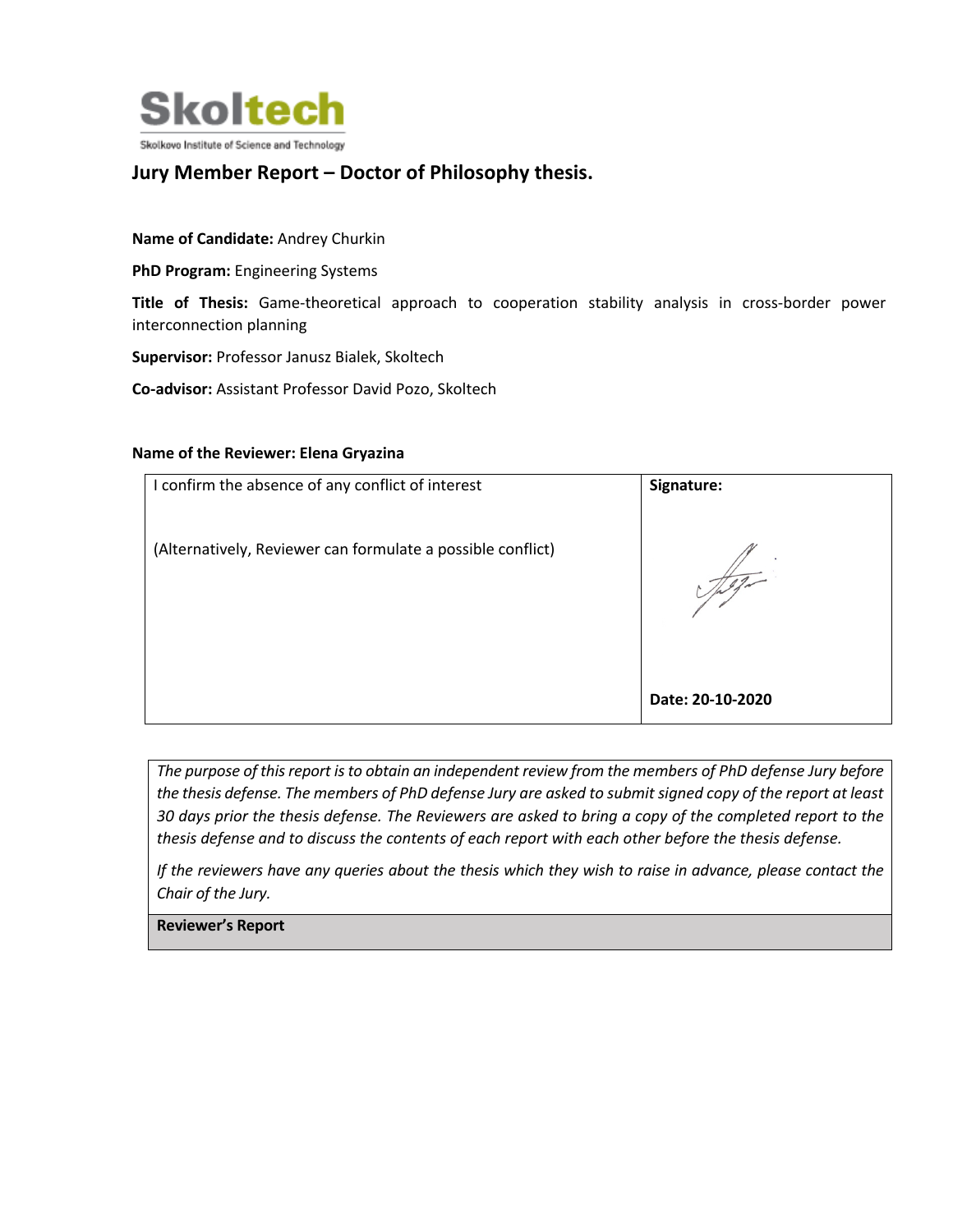• Brief evaluation of the thesis quality and overall structure of the dissertation.

The thesis "Game-theoretic approach to cooperation stability analysis in cross-border power interconnection planning" applies cooperative game theory to the transmission expansion planning of cross-border power interconnections. The thesis consists of 7 chapters accompanied with the profound list of references (169 resources), every chapter contains its own summary and conclusions. The thesis written in the academic style with clear and consistent content, with smart epigraphs selected for each chapter. The conclusions of the Thesis are of high theoretical and practical importance, all the statements are equipped with technically sound justifications.

• The relevance of the topic of dissertation work to its actual content

The title and the contend of the Thesis are perfectly relevant.

The relevance of the methods used in the dissertation

The Thesis is built around the application of game theory to power interconnections. Cooperative Game Theory becomes a prominent tool for cross-border power interconnection projects evaluation, more than forty years of relevant research are carefully analyzed in the Thesis. However, Andrey Churkin goes beyond – he examines manipulability of certain cooperative game theory concepts and proposes bilevel game-theoretic approach.

• The scientific significance of the results obtained and their compliance with the international level and current state of the art

The obtained results correspond to the international research level. Besides, novel approaches such as the metric of cooperation stability based on the coalitional excess theory and bilevel transmission expansion problem model definitely extend the current state of the art.

• The relevance of the obtained results to applications (if applicable)

It's hard to imagine that the decision makers will take into account the published results right now. However, the proposed approach may bring the new angle to look at the established cross-border cooperation strategies.

• The quality of publications

The research summarized in the Thesis was published in highly rated Q1 journal and two reputable conference proceedings. Besides, Andrey Churkin presented his work in the number of seminars in Russia and abroad during his intensive international internships. His research was discussed in the power systems community as well as in mathematically strong control systems society.

The publication record demonstrates that the Thesis satisfies all the requirements of the Skoltech Engineering Systems PhD program.